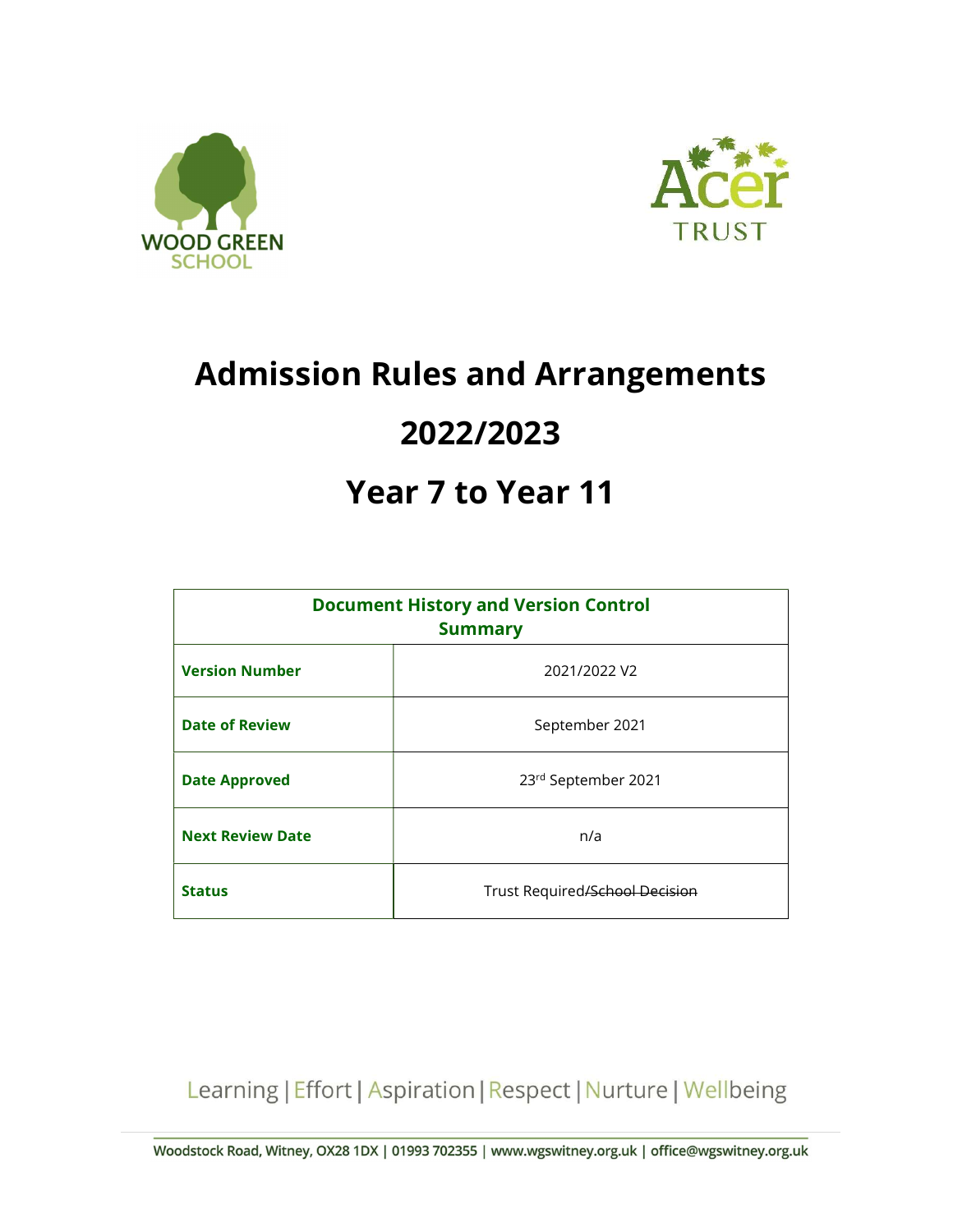



## Admission Rules and Arrangements 2022/2023 Year 7 to Year 11

### Introduction

Wood Green School is an academy. Acer Trust is responsible for admissions decisions. The Trust has delegated this responsibility to the school's Governors. The Trust and Governors will work closely with Oxfordshire County Council and will use the Council as their agent for the processing of applications for places.

This admissions policy meets all lawful requirements including those set out in the following Acts, Codes, policies and relevant case law:

- Children Act 1989
- **School Standards & Framework Act 1998**
- Education Act 2002
- Equality Act 2010
- School Admissions Code 2014
- Oxfordshire County Council's Co-ordinated Admissions Scheme

School Admissions Appeals will be conducted under arrangements set out in

- School Standards & Framework Act 1998
- School Admissions Appeals Code 2012

## Admission Number

The published admission number for entry to Year 7 each academic year will be 240.

For 2022-23, the agreed admission numbers are: Year 7: 240 pupils Year 8: 210 pupils Year 9: 210 pupils Year 10: 240 pupils Year 11: 180 pupils

## Coordination of admissions for the normal admissions round (Entry to Year 7 each September)

Wood Green School is part of the coordinated admission process for Oxfordshire for transfer from primary to secondary school for children to start Year 7 each September.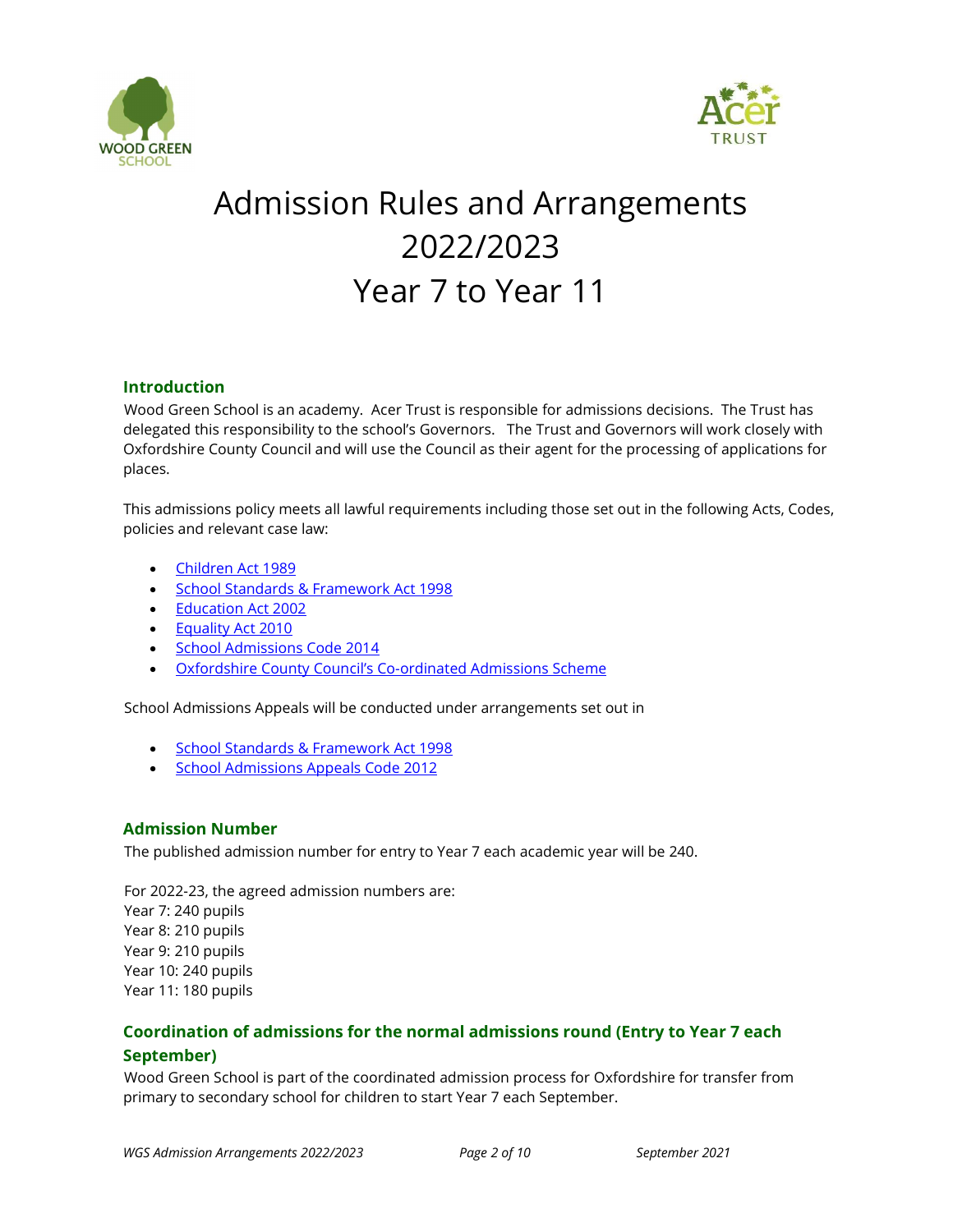Children starting Year 6 each September must transfer from primary or junior school to secondary school the following September. Applications must be made by 31 October of their Year 6 academic year. Applications made after this date will be considered to have been made late. Applications can be made online by using the link on Oxfordshire County Council's website www.oxfordshire.gov.uk/secondaryadmissions

Notification will be sent by second-class post on 1 March of the child's Year 6 academic year (or next working day) for applications received by 31 October. Online applicants will also receive notification by email.

Late applications received after 31 October of the child's Year 6 academic year but by the closing date for late applications published in Oxfordshire County Council's co-ordinated admissions scheme will be treated as late applications. Notifications for late applications will be sent by second-class post on the date published in Oxfordshire County Council's co-ordinated admissions scheme (early-May of the child's Year 6 academic year).

Late applications or changes of preference received after the late closing date for applications published in Oxfordshire County Council's co-ordinated admissions scheme will not be processed until after the response date for late applications (late-May of the child's Year 6 academic year).

The full scheme is published on Oxfordshire County Council's public website.

## In-Year Admissions (Years 7 to 11)

Wood Green School is part of the coordinated in-year admissions process for Oxfordshire.

Applications for entry to other year groups at the school (Years 7 to 11) to start during the academic year, can be made at any time. Applications for entry to other year groups each September can be made no earlier than the first day of the second-half of the Summer Term (June each year).

Applications can be made via Oxfordshire County Council's website: www.oxfordshire.gov.uk/schooltransfer

5pm on each Thursday during term-time will be treated as a closing date for applications for that week, although a different time-scale may operate during the late summer term.

Applications received by each "closing date" will be considered during the following 10 school days. In most cases the admissions authority would aim to respond to applications by the Thursday, 10 school days after the "closing date".

The last date for which an application can be accepted for immediate entry during each academic year will be the last Thursday in June of that academic year.

It is possible to apply in advance of an intended start date. However, in-year applications can be made no more than six weeks before the requested entry date if this is not the beginning of a school term or half-term or from the beginning of the half-term prior to the requested start date (at the earliest).

Usually, places will be offered if there are places available in the year group (the number of children in the year group is less than the published Admission Number for the school). Where the Admission Number has changed since that particular year group joined the school, the previous Admission Number may be used. Sometimes, it will not be possible to offer places even though there are less children in the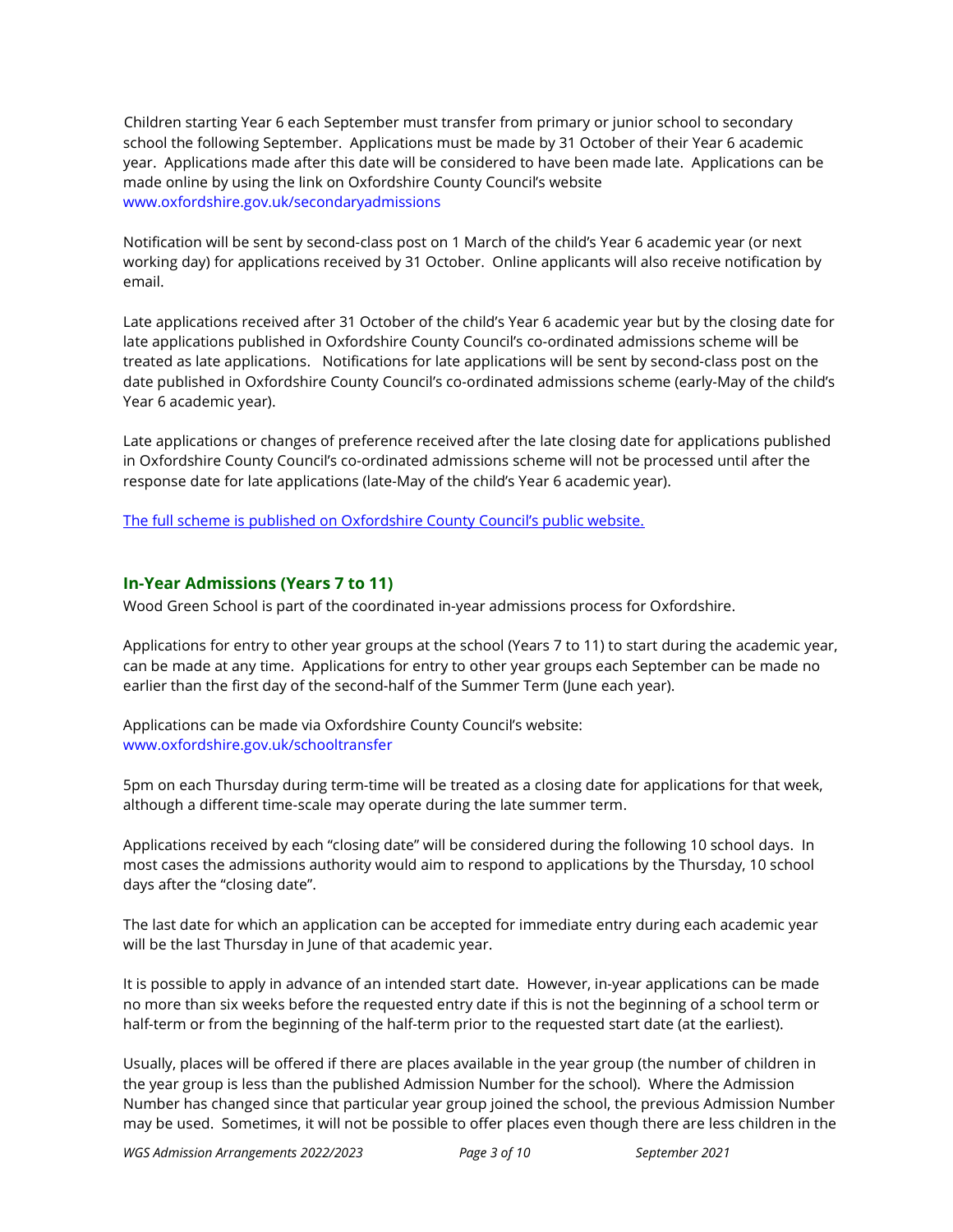year group than the Admission Number because the school has had to organise in such a way that the admission of a further pupil would cause prejudice to the efficient education of the children already there.

If a place is available in the appropriate year group and there are less applications for places than places available, all applicants will be offered a place regardless of home address and distance from home to school.

If there are no places available in the appropriate year group, no applicants will be offered a place.

If a place is available in the appropriate year group but there are more applications for places than places available, the over-subscription criteria (below) will be applied and those child(ren) with the highest priority under the rules will be offered place(s).

When a place is offered, a child is expected to start as soon as possible, unless the place has been offered during the previous term for a start at the beginning of the following term. In this latter case, the child is expected to start no later than the beginning of the term requested.

The full scheme is published on Oxfordshire County Council's public website.

## Over-subscription Criteria

In accordance with legal requirements, children who have an Education, Health & Care (EHC) Plan $^{\rm 1}$  or a  $^{\rm 1}$ Statement of Special Educational Need naming the school will always be admitted.

The admission rules for Wood Green School are shown below in descending order of priority.

1. Children who are "looked after"<sup>2</sup> by a Local Authority (LA) within the meaning of Section 22 of the Children Act 1989 at the time of their application, "previously looked after" children<sup>3</sup> and children who were previously in state care outside England but have been adopted and are no longer in state care. The term "previously looked after" refers only to children who were looked after but ceased to be so because they were adopted (or became subject to a child arrangements order $^4$  or special guardianship order<sup>5</sup>) and children who were previously in state care outside England but have been adopted and are no longer in state care. Evidence of the previously looked after status and/or the adoption will be requested. Where such evidence is not available, Oxfordshire County Council will make a pragmatic decision based on the information available so that there is a local consistent approach. Evidence of the previously looked after status and/or the adoption will be requested. Where such evidence is not available, Oxfordshire County Council will make a

<sup>1</sup> An Education, Health and Care plan is a plan made by the local authority under Section 37 of the Children and Families Act 2014 specifying the special education provision required for that child. This is therefore not an oversubscription criterion.

 $^2$  A 'looked after child' is a child who is either (a) in the care of a local authority, or (b) being provided with accommodation by a local authority in the exercise of their social services functions (see the definition in Section 22(1) of the Children Act 1989) at the time of making an application to a school.

<sup>&</sup>lt;sup>3</sup> This group includes children who were adopted under the Adoption Act 1976 (see section 12 adoption orders) and children who were adopted under the Adoption and Children Act 2002 (see section 46 adoption orders).

<sup>4</sup> Under the provisions of Section 14 of the Children and Families Act 2014, which amend section 8 of the Children Act 1989, residence orders have now been replaced by child arrangements orders.

<sup>5</sup> Section 14A of the Children Act 1989 defines a 'special guardianship order' as an order appointing one or more individuals to be a child's special guardian (or special guardians).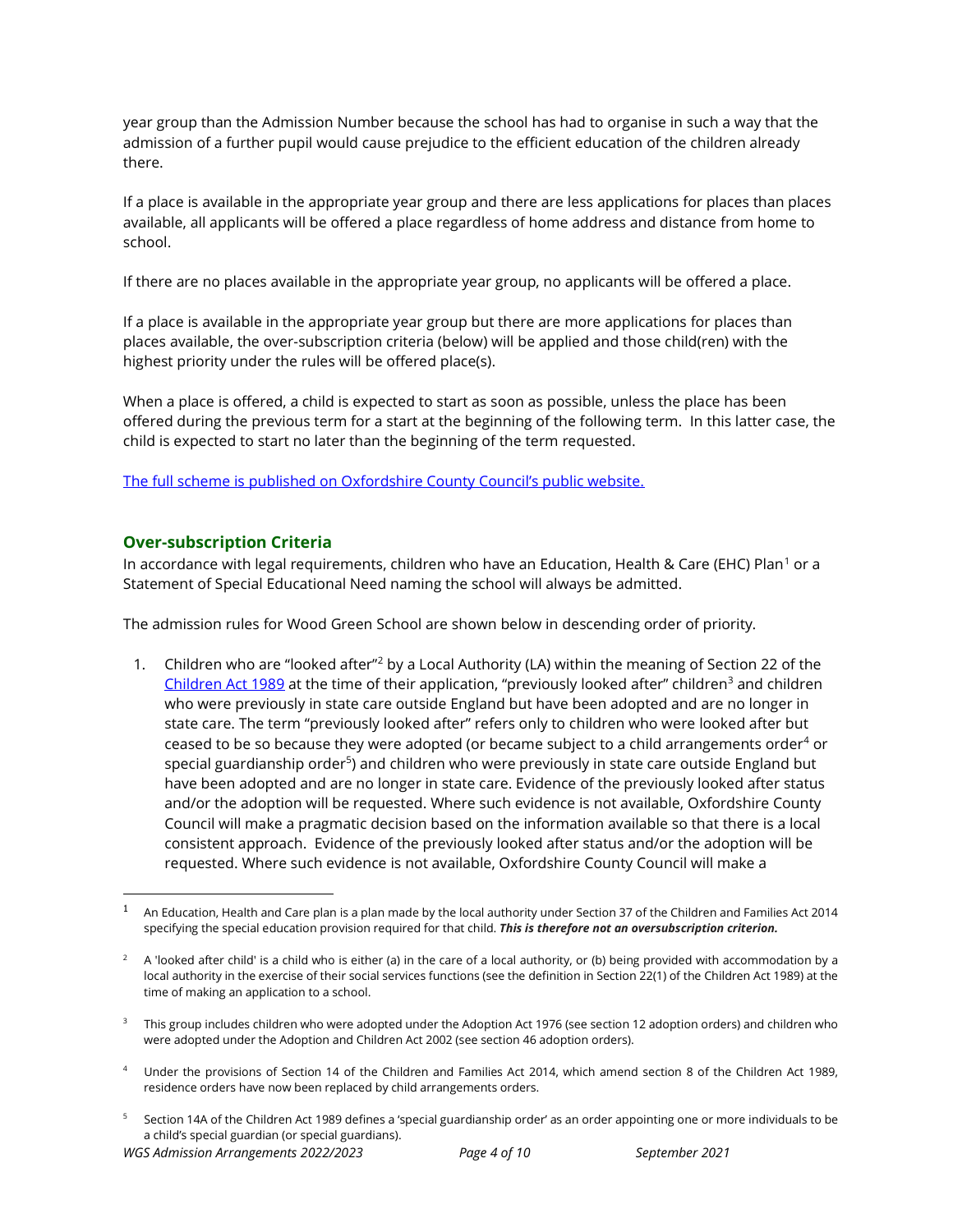pragmatic decision based on the information available so that there is a local consistent approach. The term "previously looked after" refers only to children who were looked after but ceased to be so because they were adopted (or became subject to a child arrangements order<sup>6</sup> or special guardianship order<sup>7</sup>) and children who were previously in state care outside England but have been adopted and are no longer in state care. Evidence of the previously looked after status and/or the adoption will be requested. Where such evidence is not available, Oxfordshire County Council will make a pragmatic decision based on the information available so that there is a local consistent approach.

- 2. Disabled children who need to be admitted on the grounds of physical accessibility. The definition of disability is that contained within the Equality Act 2010.
- 3. To children of staff in either or both of the following circumstances:
	- a) where the member of staff has been employed at the school for two or more years at the time at which the application for admission to the school is made, and/or b
	- b) the member of staff is recruited to fill a vacant post for which there is a demonstrable skill shortage."
- 4. Children who live in the designated area with a brother or sister on roll at the time of application who will still be attending at the time of entry. However, if there are more applicants than places in category 4 priority will be given, within this group, to those children who live closest to the school by the nearest designated public route as defined on the Oxfordshire County Council's Directorate for Children, Education & Families' Geographic Information System.
- 5. Children who live in the designated area who live closest to the school by the nearest designated public route as defined on the Oxfordshire County Council's Directorate for Children, Education & Families' Geographic Information System.
- 6. Children living outside the designated area who have a brother or sister on roll at the time of application who will still be attending the preferred school at the time of entry. If there are more applicants than places in this category priority will be given within this group to children who live closest to the school by the nearest designated public route as defined on the Oxfordshire County Council's Directorate for Children, Education & Families' Geographic Information System.
- 7. Children who attend one of the following schools:

The Blake CE Primary School, Witney Finstock CE Primary School Hailey CE Primary School Madley Brook School, Witney North Leigh CE Primary School Our Lady of Lourdes Catholic Primary School, Witney Tower Hill Primary School, Witney Witney Primary School

<sup>6</sup> Under the provisions of Section 14 of the Children and Families Act 2014, which amend section 8 of the Children Act 1989, residence orders have now been replaced by child arrangements orders.

<sup>7</sup> Section 14A of the Children Act 1989 defines a 'special guardianship order' as an order appointing one or more individuals to be a child's special guardian (or special guardians).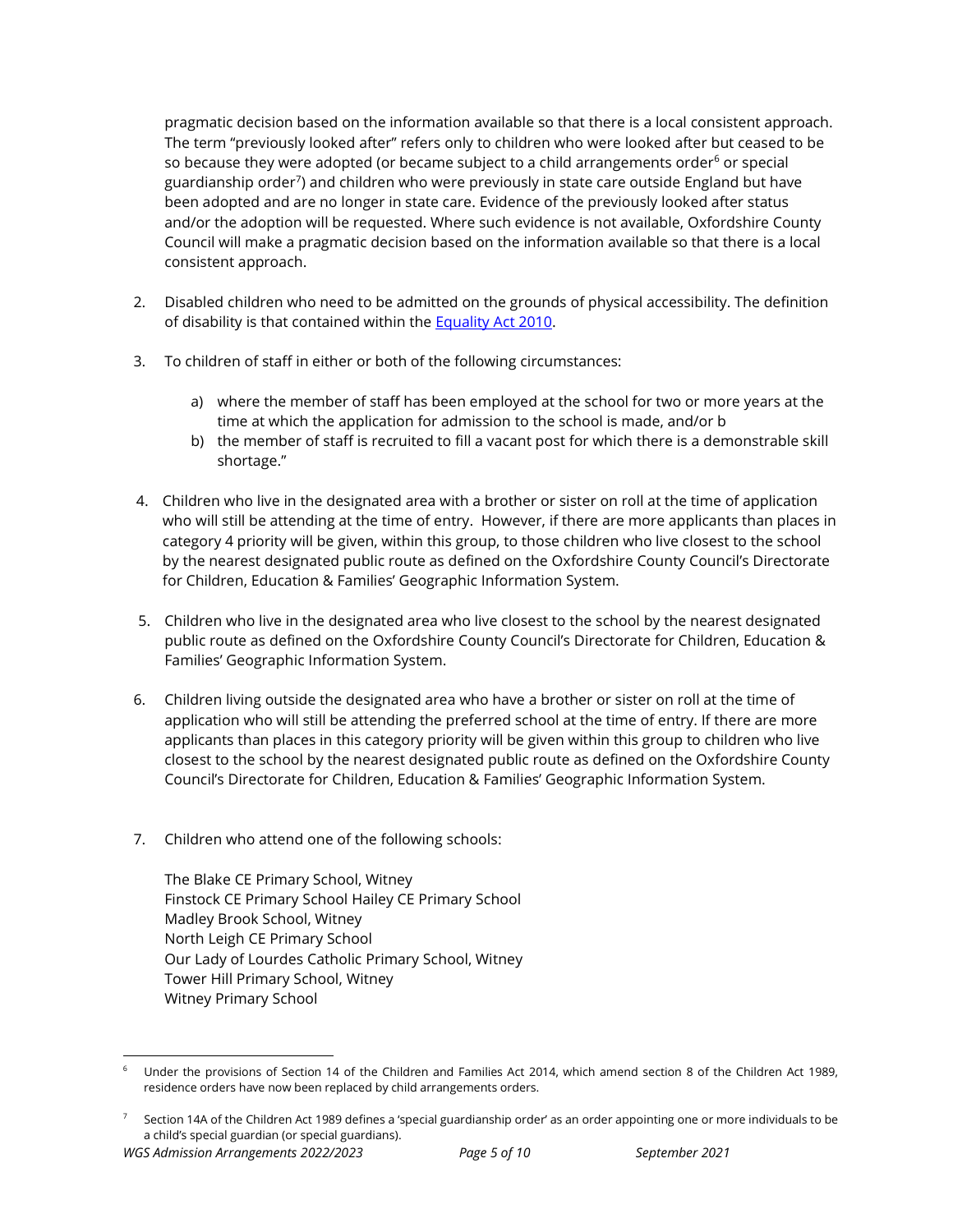and live outside the designated area. If there are more applications than places, priority will be given to those children who live closest to the school by the shortest designated public route as defined on the Oxfordshire County Council's Directorate for Children, Education & Families' Geographic Information System.

8. Those children who live closest to the school by the nearest designated public route as defined on Oxfordshire County Council's Directorate for Children, Education & Families Geographic Information System.

## "Looked After" children

A 'looked after child' is a child who is either

- (a) in the care of a local authority, or
- (b) being provided with accommodation by a local authority in the exercise of their social services functions (see the definition in Section 22 of the Children Act 1989) at the time of making an application to a school.

## Previously "Looked After" children

The School Admissions Code 2012 introduced a requirement for all admission authorities to broaden the existing priority for 'looked after' children or children in care (defined in section 22 of the Children Act 1989) to also include 'previously looked after' children. Children who were 'previously looked after' were defined for admissions purposes as those who, immediately after being in care, became subject to an adoption, residence, or special guardianship order.

A revised School Admissions Code came into force on 19 December 2014 and this states that 'previously looked after' children include those who were adopted under the Adoption Act 1976 (see Section 12 -Adoption Orders) and not simply those children who were adopted under the Adoption and Children Act 2002 (see Section 46 - Adoption Orders). In addition, residence orders have now been replaced by child arrangements orders. Those who previously received a residence order are now deemed to have a child arrangement order.

If applying on behalf of a "previously looked after" child the parent will need to provide the following evidence:

- an Adoption Order under Section 46 of the Adoption and Children Act 2002; or
- an Adoption Order under the Adoption Act 1976; or
- a Child Arrangements Order; or
- a Residence Order settling the arrangements to be made as to the person with whom the child is to live under Section 8 of the Children Act 1989; or
- a Special Guardianship Order appointing one or more individuals to be a child's special guardian(s), under section 14A of the Children Act 1989.

## Brothers and sisters (siblings)

For admissions purposes, a brother or sister is defined as one of the following:

- A brother or sister (both parents the same) living at the same home address; or
- A half- brother or half-sister (one parent the same) living at the same home address; or
- A step-brother or step-sister (sharing a parent who is married or in a civil
- partnership) living at the same home address; or
- An adopted child who, by reason of the adoption, now shares one or more parents with a child living at the same home address.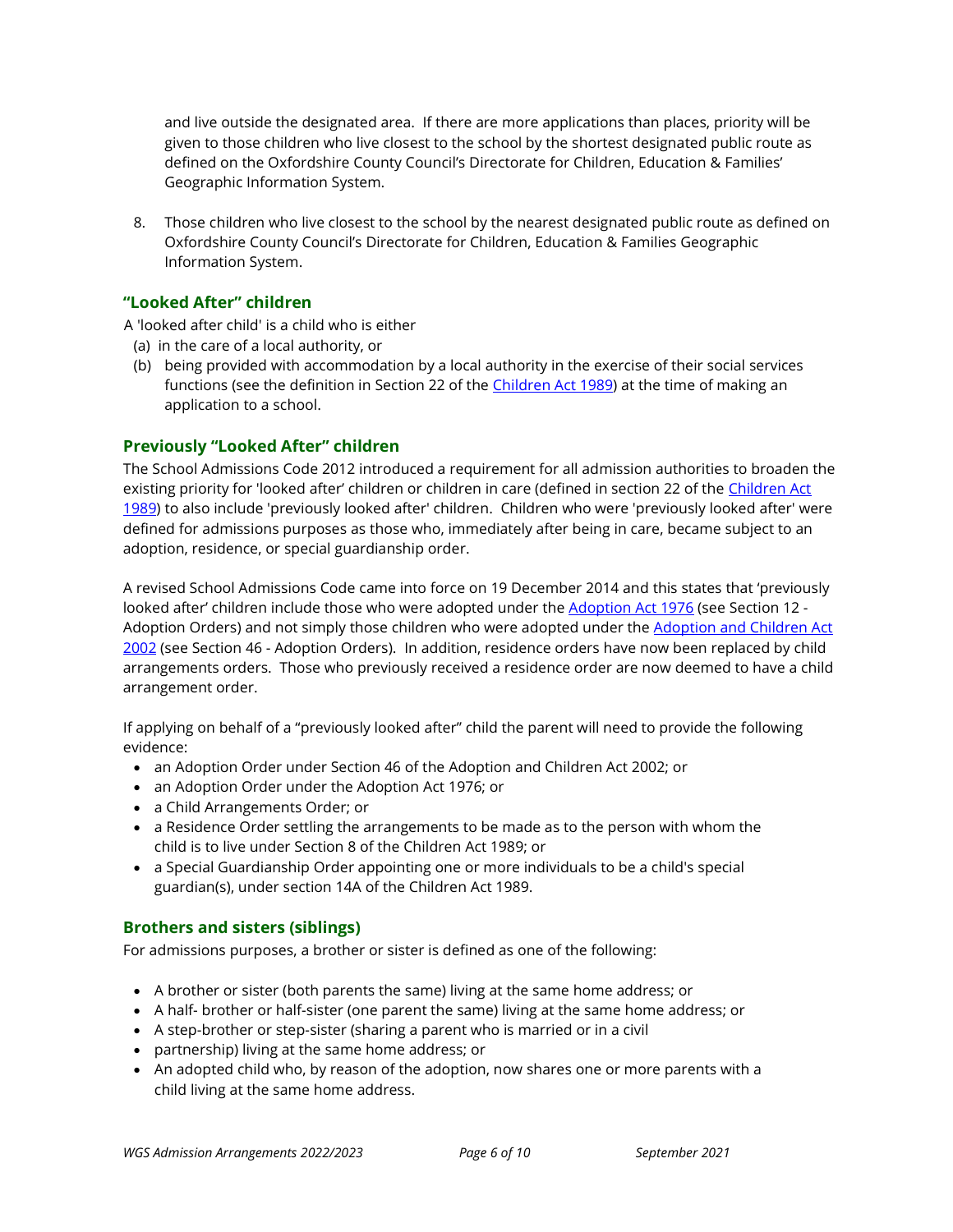### Time of Entry (siblings)

The admission rules give some priority to those with a brother or sister attending the relevant school at the applicant's "time of entry". This means that, in the normal admissions round, there will be no sibling connection for admission purposes for the following:

applicants for entry to Year 7 if they have a brother or sister in Year 11.

## Twins and Children from Multiple Births

Where the parent has made the same preferences of school and, through the normal operation of the admission arrangements, the last available place at a school has been allocated to one twin, or child from a multiple birth, the other twin, or the other children from the multiple birth, will be offered a place at that school. This means that, in these circumstances, the Published Admission Number would be exceeded.

## Measuring distances from home to school

## (The nearest designated public route as defined on the Oxfordshire County Council's Directorate for Children, Education & Families' Geographic Information System)

Information about Oxfordshire County Council's Directorate for Children, Education & Families' Geographic Information System for measuring home to school distances can be read online.

### Random Allocation

If the distance "tie break" produces an identical result for two or more applicants and these applicants live at different addresses and are not children of a multiple birth (see above), the Admission Authority will use random allocation to determine who will be offered a place.

### Home address – Secondary School Transfer (Year 7)

The address on the application should be the child's address at the time of application. This is the address at which the child spends the majority of term-time school nights (Sunday night to Thursday night).

The **time of application** is the entire time period from the point when applications can start to be made in the September when a child starts Year 6 until National Offer Day on 1 March (or next working day) the following calendar year.

Sometimes an application is made based on an address at the time of application and the address then changes after the application has been submitted. It is important to tell the Admissions Authority (and/or Local Authority) about changes of address so that places can be offered fairly and so notification can be sent by post to the correct home address.

If the application address is found to have subsequently changed after the application was submitted and this information could have been provided when the application was first made or before places were offered, the Admissions Authority (or Local Authority) will consider the application to have been made on the basis of a fraudulent or intentionally misleading address. This may result in the offer of a school place being withdrawn.

If an application is made on the basis of a new address or intention to move to an area, information about the new address will need to be provided in order for it to be taken into account.

Oxfordshire County Council will act as the agent for Wood Green School to establish the home address.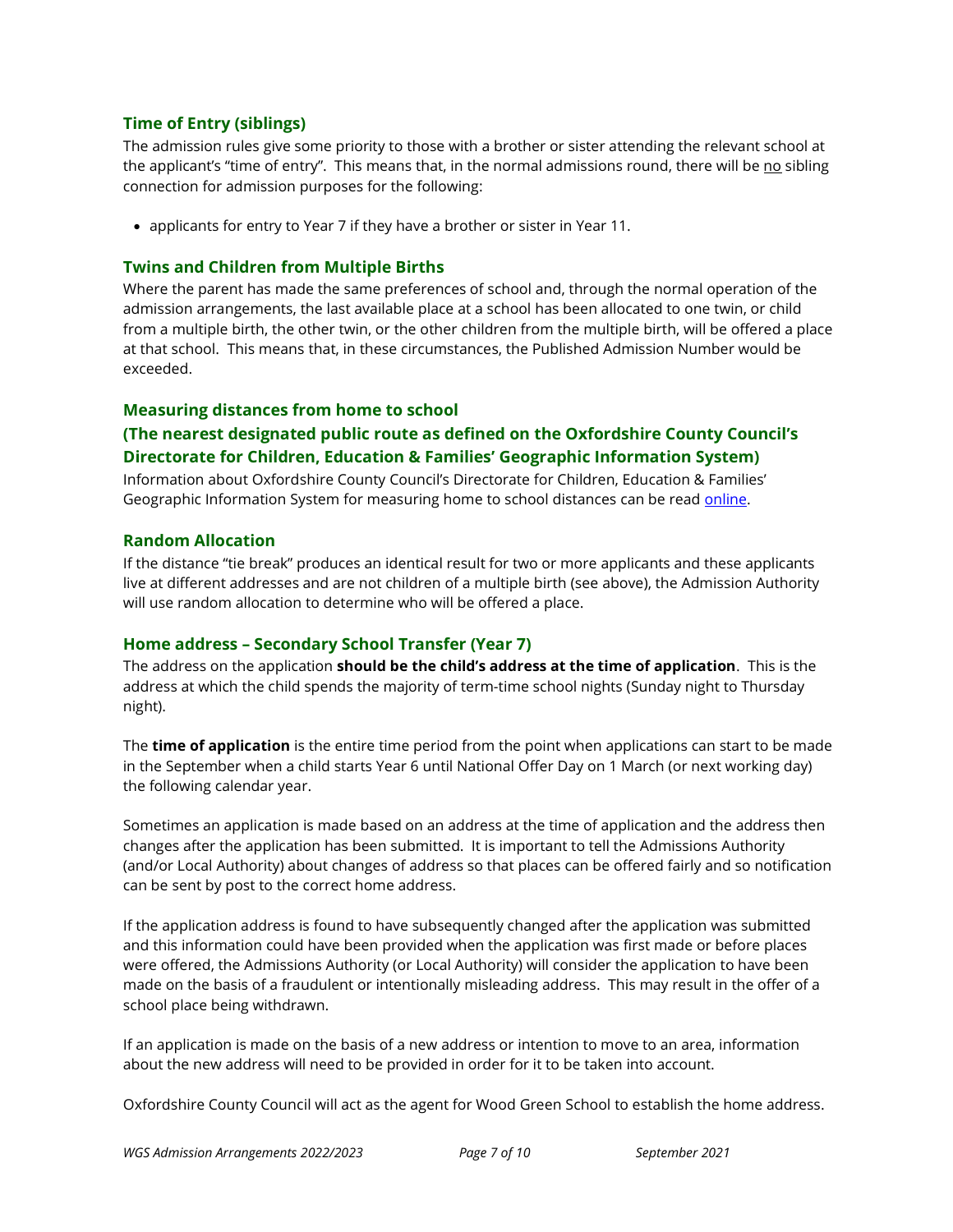## Changes of Address

Changes of address which occur after the closing date for applications (31 October when the child is in Year 6) can be taken into account if proof of this change is provided no later than the date set down in Oxfordshire County Council's co-ordinated admissions scheme. To confirm a new address, the Admissions Authority (and/or Local Authority) needs one of the following:

- A solicitor's letter advising contracts have been exchanged (if the property is being purchased); or
- A copy of a tenancy agreement (if the property is to be rented). If this tenancy agreement comes to an end before the September when the child is due to start Year 7, the Admissions Authority (and/or Local Authority) may not accept the address for admissions purposes; or
- A copy of the Council Tax Bill showing the same name(s) as on the school place application (CAF); or
- A letter from a new employer (e.g. University college) where accommodation is being provided by the employer and is tied to the new post/job giving details of this new address; or
- Service Family Accommodation (New Quarter) if this is a military posting with provided accommodation; or
- Assignment Order if this is a military posting but new quarter has not yet been notified the address of the military base will be used for allocation purposes.

The Admissions Authority (and/or Local Authority) may also ask for proof from HM Revenue & Customs, Child Benefit Division or Tax Credits Division. Such correspondence must pre-date the application.

Oxfordshire County Council will act as the agent for Wood Green School to establish the home address.

### Multiple Addresses

Where children spend time with parents at more than one address then the address given on the form should be the one that they live at (i.e. sleep at) for the majority of term-time school nights (Sunday night to Thursday night).

If children spend time equally at different addresses then the address which will be used for admissions purposes will be the one registered for child benefit. The Admissions Authority (and/or Local Authority) will request proof of the registered address, which must pre-date the application.

Oxfordshire County Council will act as the agent for Wood Green School to establish the address which will be used.

## Fraudulent Applications

If a place has been obtained on the basis of a fraudulent or intentionally misleading application (for example, a false claim to residence in a designated/ catchment area) and this results in the denial of a place to a child with a stronger claim, the admission authority for the school may withdraw the offer of the place. This follows the guidance in paragraphs 2.12 and 2.13 of the School Admissions Code (December 2014) published by the Department for Education:

[2.12] An admission authority must not withdraw an offer unless it has been offered in error, a parent has not responded within a reasonable period of time, or it is established that the offer was obtained through a fraudulent or intentionally misleading application. Where the parent has not responded to the offer, the admission authority **must** give the parent a further opportunity to respond and explain that the offer may be withdrawn if they do not. Where an offer is withdrawn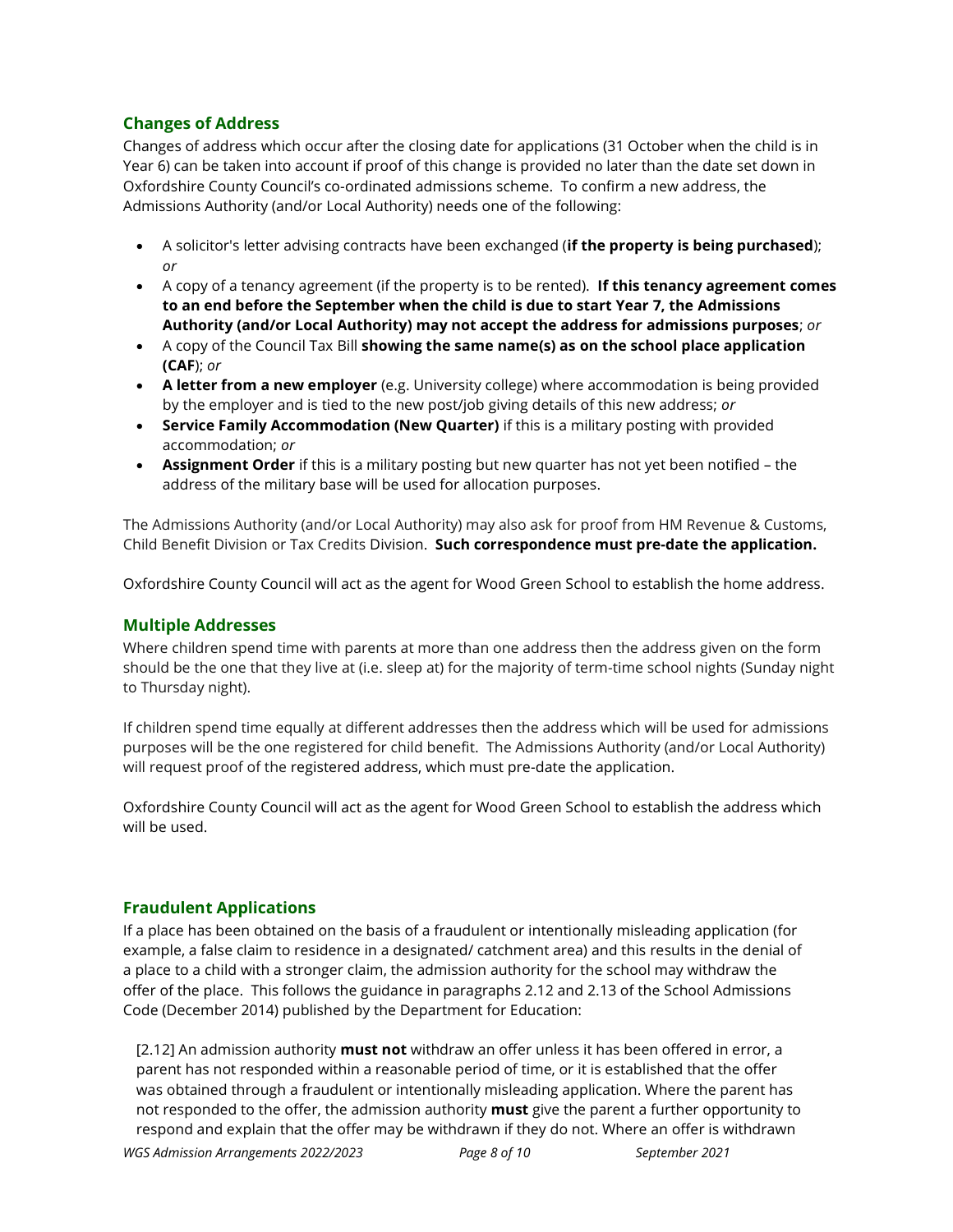on the basis of misleading information, the application **must** be considered afresh, and a right of appeal offered if an offer is refused.

[2.13] A school **must not** withdraw a place once a child has started at the school, except where that place was fraudulently obtained. In deciding whether to withdraw the place, the length of time that the child has been at the school must be taken into account. For example, it might be considered appropriate to withdraw the place if the child has been at the school for less than one term.

Oxfordshire County Council will act as the agent for Wood Green School to establish whether a fraudulent application has been made and whether to withdraw a school place offer.

## Multiple Applications (Applicants unable to agree on the schools to be listed on the application)

If parents cannot agree on the schools to list on the application and submit separate applications, the Admissions Authority (and/or Local Authority) will only consider the application made by the parent who receives Child Benefit for that child.

If a parent is unhappy with this decision their recourse would be to seek an order from the Court.

## School transport

Some children qualify for free transport from home to school.

Oxfordshire County Council does not accept responsibility for the provision or cost of free travel to the designated area school if it is not the closest or nearest available school.

Where a child is eligible for free travel, but spends time with different parents at different addresses, Oxfordshire County Council will only accept responsibility for the provision and/or cost of free travel from the registered home address.

The home to school transport policy is available online.

### Admission to an older or younger age group

Parents of gifted and talented children, or those who have experienced problems or missed part of a year, for example due to ill health, can seek places outside their normal age group. Any decision will be made on the basis of the circumstances of each case. This will include:

- taking account of the parent's views; and
- any information about the child's academic, social and emotional development; and
- whether they have previously been educated out of their normal age group; and
- the views of the head teacher of the school(s) concerned.

When informing a parent of the decision on the year group to which their child should be admitted, the Admission Authority will give clear reasons for the decision. Where it has been agreed that a parent's request for their child to be admitted out of their normal age group and, as a consequence of that decision, the child will be admitted to a relevant age group (i.e. the age group to which pupils are normally admitted to the school) the application will be:

 processed as part of the main admissions round, unless the parental request is made too late for this to be possible; and